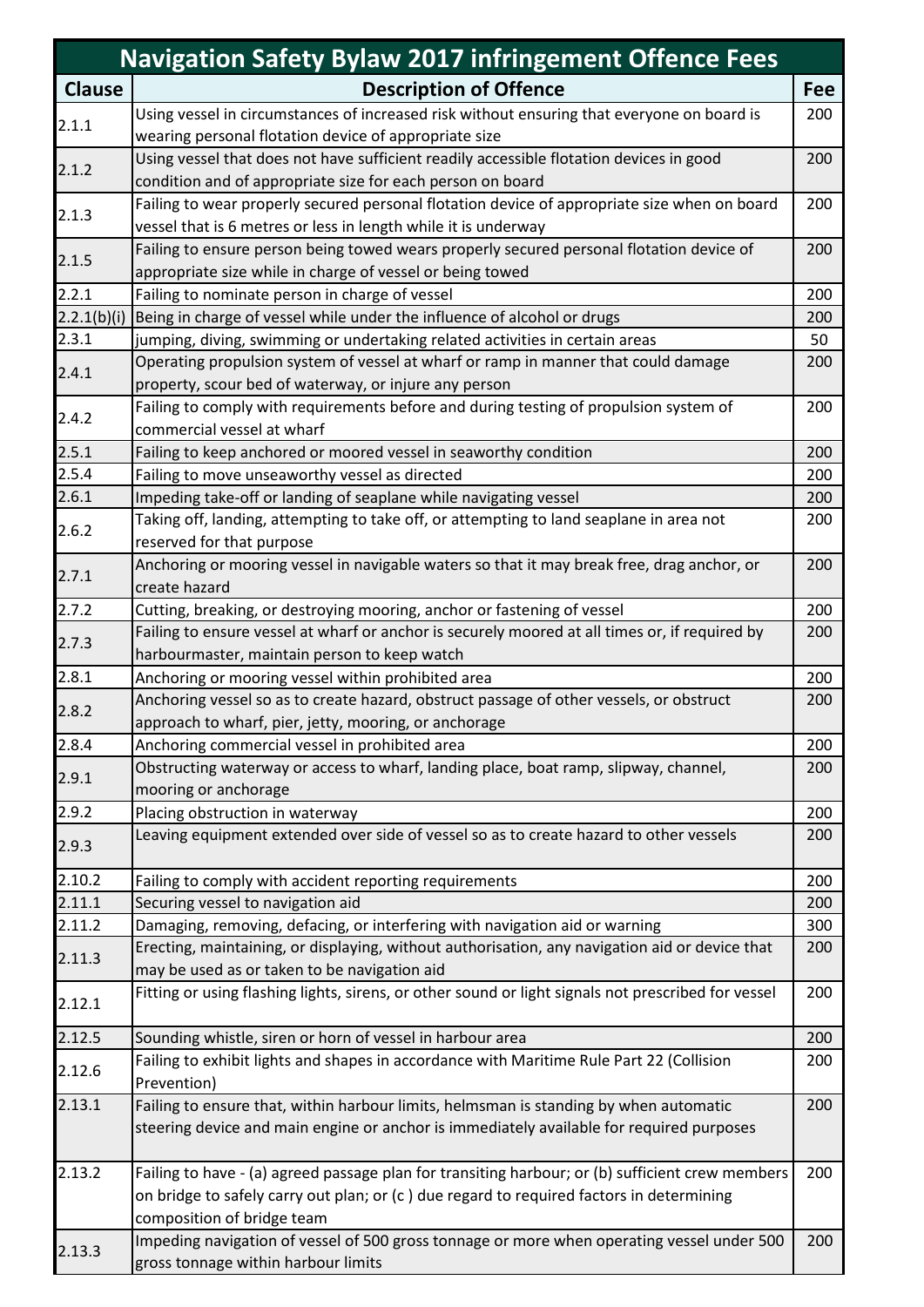|               | <b>Navigation Safety Bylaw 2017 infringement Offence Fees</b>                                   |            |  |
|---------------|-------------------------------------------------------------------------------------------------|------------|--|
| <b>Clause</b> | <b>Description of Offence</b>                                                                   | <b>Fee</b> |  |
| 2.13.4        | Failing to keep clear of vessel if 500 gross tonnage or more                                    | 200        |  |
| 2.14.2        | Carrying out activity in flagged area other than activity for which area flagged                | 200        |  |
|               | Discharging, dropping, or allowing anything to be discharged or dropped from vessel,            | 200        |  |
| 2.15.1        | structure, or land that could constitute a danger to navigation or safety                       |            |  |
| 2.16.1        | Immobilising main engines of vessel of 500 gross tonnage or more without permission of          | 200        |  |
|               | harbourmaster                                                                                   |            |  |
| 2.17.1        | Failing to give correct name and address, if required by harbourmaster or enforcement officer   | 300        |  |
| 3.1.1         | Being in charge of power-driven vessel if under 15 years of age and unsupervised                | 200        |  |
|               | Allowing person under 15 years of age to be incharge of power- driven vessel without            | 200        |  |
| 3.1.2         | supervision                                                                                     |            |  |
|               | Operating vessel at speed exceeding 5 knots within 50 metres of another vessel, raft, or        | 200        |  |
| 3.2.1(a)      | person in the water                                                                             |            |  |
| 3.2.1(b)      | Operating vessel at speed exceeding 5 knots within either 200 metres of the shore or            | 200        |  |
|               | structure or on inshoreside of buoys marking 200m from shore or structure                       |            |  |
|               |                                                                                                 |            |  |
|               | Operating vessel at speed exceeding 5 knots with 200 metres of any vessel or raft displaying    | 200        |  |
| 3.2.19(c)     | divers' flag                                                                                    |            |  |
|               | Propelling or navigating vessel at speed of more than 5 knots while any part of person is       | 200        |  |
| 3.2.2         | extended over bow or side of vessel                                                             |            |  |
|               | Causing oneself to be towed at speed of more than 5 knots in circumstances specified in         | 200        |  |
| 3.2.3         | clause 3.2.1                                                                                    |            |  |
| 3.2.4         | Failing to recover or make clearly visible object dropped by person being towed                 | 200        |  |
|               | Failing to ensure wake of craft does not cause unnecessary danger or risk of damage to          | 200        |  |
| 3.3.1         | vessels, structures, or people                                                                  |            |  |
| 3.4.1         | Towing Person at speed of more than 5 knots without required lookout                            | 200        |  |
| 3.4.2         | Causing oneself to be towed at speed of more than 5 knots without required lookout              | 200        |  |
| 3.5.1         | Towing water skier between sunset and sunrise                                                   | 200        |  |
| 3.5.2         | Causing oneself to be towed between sunset and sunrise                                          | 200        |  |
| 3.7.1         | Propelling, navigating, or manouvering vessel in access lane other than on starboard side and   | 200        |  |
|               | by most direct route                                                                            |            |  |
| 3.7.2         | Proceeding in access lane in dangerous manner                                                   | 200        |  |
| 3.7.3         | Obstructing person using access lane for its declared purpose                                   | 200        |  |
| 3.7.4         | Entering, remaining in, or using access lane while it is being used for its declared purpose    | 200        |  |
|               |                                                                                                 |            |  |
| 3.10.1        | Failing to assess conditions or consider safety of persons and vessels before exceeding 5 knots | 200        |  |
|               | in speed uplift area                                                                            |            |  |
| 3.10.2        | Proceeding in dangerous manner in speed uplifting area                                          | 200        |  |
| 3.10.3        | Propelling, navigating, or manouvering vessel, or towing person, in speed uplifting area other  | 200        |  |
|               | than on starboard side (or in anticlockwise direction when circuiting area)                     |            |  |
|               |                                                                                                 |            |  |
| 3.10.4        | Obstructing person using speed uplifting area for its declared purpose                          | 200        |  |
| 3.14.1        | Obstructing person using reserved area for reserved purposes                                    | 200        |  |
| 3.14.2        | Entering, remaining in, or using reserved area while it is being used for its reserved purpose  | 200        |  |
| 3.16.1        | Operating vessel in breach of Maritime Rules Part 22 (Collision Prevention)                     | 200        |  |
| 3.16.3        | Failing to maintain proper lookout                                                              | 200        |  |
| 3.17.1        | Allowing vessel of under 500 gross tonnage to impede navigation of vessel of 500 gross          | 200        |  |
|               | tonnage or more in pilotage area or harbour                                                     |            |  |
| 3.18.1        | Failing to ensure that Flag A is displayed as required when dive operations are in progress     | 200        |  |
| 3.18.2        | Diving without ensuring that Flag A is displayed as required                                    | 200        |  |